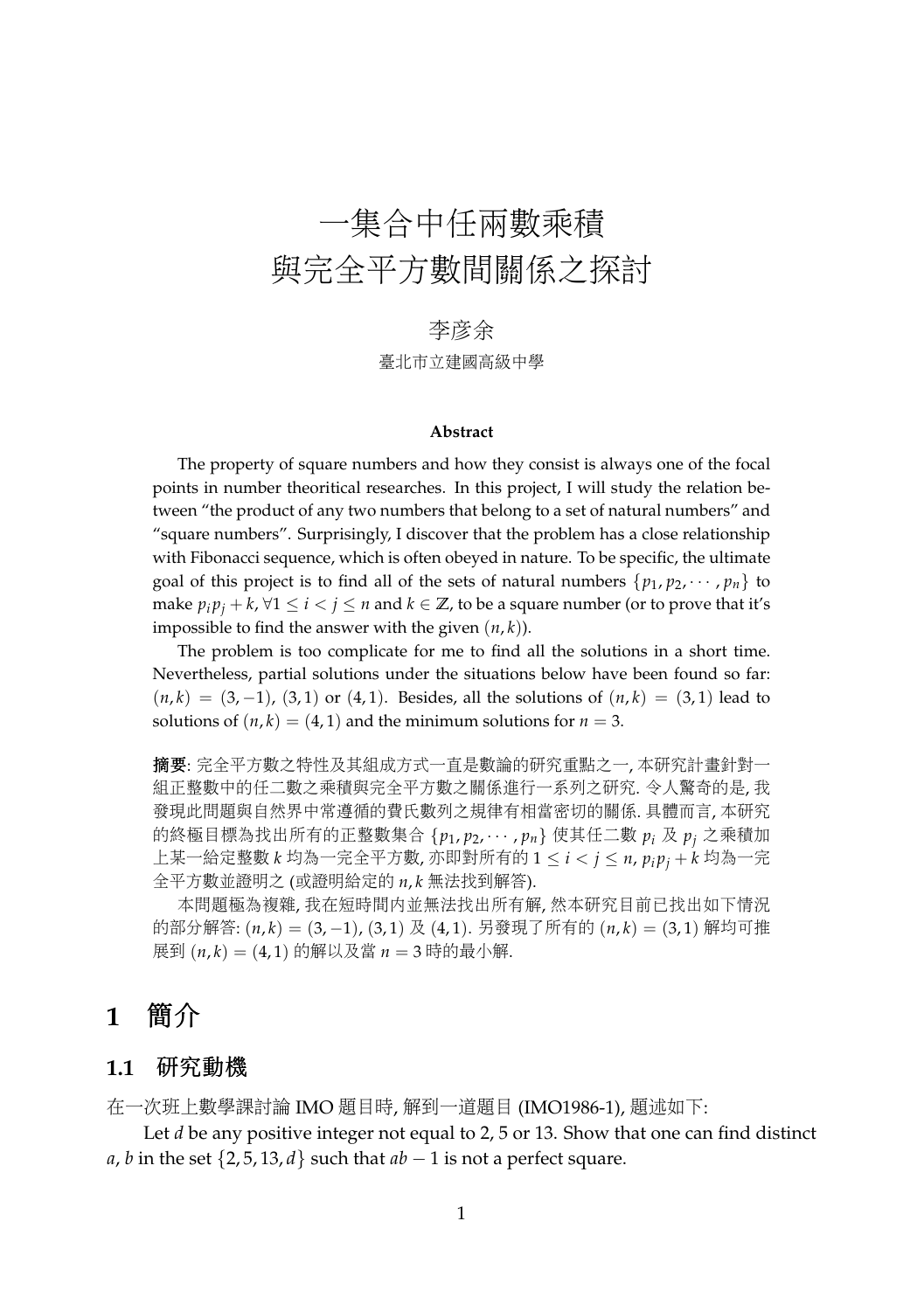(中譯: <sup>設</sup> *<sup>d</sup>* <sup>是</sup>異<sup>於</sup> 2, 5, 13 的任意正整數, <sup>求</sup>證在集<sup>合</sup> {2, 5, 13, *<sup>d</sup>*} <sup>中</sup>可以找到兩相異元<sup>素</sup> *<sup>a</sup>*, *<sup>b</sup>* 使得 *ab* <sup>−</sup> <sup>1</sup> <sup>不</sup>是完全平方數.)

此問題並不難解, 很快的, 我就發現此題目等價於「<sup>設</sup> *<sup>d</sup>* <sup>是</sup>異<sup>於</sup> 2, 5, 13 的任意正<sup>整</sup> <sup>數</sup>, <sup>證</sup>明: 2*<sup>d</sup>* <sup>−</sup> 1, 5*<sup>d</sup>* <sup>−</sup> 1, 13*<sup>d</sup>* <sup>−</sup> <sup>1</sup> <sup>不</sup>可能全為完全平方數」. <sup>因</sup>此我用了反證法來證明, <sup>亦</sup> 即假設: 2*d* − 1 = *a*<sup>2</sup>, 5*d* − 1 = *b*<sup>2</sup>, 13*d* − 1 = *c*<sup>2</sup>, 由 2*d* − 1 = *a*<sup>2</sup> 明顯可知 *a* 為奇數, 可由<br>此道出 4 亦为夺數 約後收 4 代 λ 後二式が收其相対後発現 4 章为一個俚數, 中此我們得 此導<sup>出</sup> *<sup>d</sup>* <sup>亦</sup>為奇數, <sup>然</sup>後<sup>將</sup> *<sup>d</sup>* <sup>代</sup>入後二式並將其相減後發<sup>現</sup> *<sup>d</sup>* <sup>竟</sup>為一個偶數. 由此我們得 <sup>到</sup>了一個矛盾, <sup>亦</sup>即原題得證.

<sup>然</sup>而在題目的前半段, 我們可以得<sup>到</sup> {2, 5, 13} <sup>這</sup>個集合滿足了任兩相異元<sup>素</sup> *<sup>a</sup>*, *<sup>b</sup>* <sup>均</sup> 有 *ab* <sup>−</sup> <sup>1</sup> <sup>為</sup>完全平方數之特性, <sup>因</sup>此我想如果可以找出具有這種特性之整數集合的規律 <sup>應</sup>是一個有趣的問題.

#### **1.2** 符號說明

1. 定義 *F<sub>n</sub>* 代表費氏數列的第 *n* 項, *n* ≥ 0. *F*<sub>0</sub> = 0, *F*<sub>1</sub> = 1, *F<sub>n</sub>* = *F<sub>n−1</sub>* + *F<sub>n−2</sub>*.

- 2. <sup>定</sup><sup>義</sup> *<sup>D</sup>n*(*k*) <sup>代</sup>表可滿足下列特性<sup>之</sup> *<sup>n</sup>* <sup>元</sup>素組 {*p*1, *<sup>p</sup>*2, · · · , *<sup>p</sup>n*}.
	- (a)  $\mathbb{E} i < j, p_i < p_j$ .
	- (b) 對於所有的 *i ≠ j, p*<sub>i</sub> *p*<sub>i</sub> + *k* 均為完全平方數. 例如 {2,5,13} 就是一個 D<sub>3</sub>(−1) 的解.

#### **1.3** <sup>研</sup>究成果

- 1. 目前找到的 *D*<sub>3</sub>(−1) 的解有:
	- (a)  ${F_{2n-1}, F_{2n+1}, F_{2n+3}}$ .
	- (b)  $\{1, a^2 + 1, (a+1)^2 + 1\}.$
- 2. 目前找到的  $D_3(1)$  的解有:
	- (a)  ${F_{2n-2}, F_{2n}, F_{2n+2}}$ . (b)  $\{k, \frac{(ka-(k-1))^2-1}{k}\}$ <sup>-1</sup>/<sup>2−1</sup>, <sup>(ka+1)<sup>2</sup>−1</sup>  $\frac{1)^{2}-1}{k}$ . (c)  $\{k, \frac{(ka-1)^2-1}{k}\}$  $\frac{(ka+(k-1))^2-1}{k}$  $\frac{(-1)}{k}$ .
- 3. 目前找到的 *<sup>D</sup>*4(1) 的解有:
	- (a)  ${F_{2n-2}, F_{2n}, F_{2n+2}, 4F_{2n-1}F_{2n}F_{2n+1}}.$
	- (b)  $\{k, \frac{(ka-k+1)^2-1}{k}\}$ <sup>+1)<sup>2</sup>−1</sub>,  $\frac{(ka+1)^2-1}{k}$ </sup> *k* , [2(*ka*−*k*+1)(*ka*+1)−1] <sup>2</sup>−1  $\frac{k^{(n+1)}-1)^{-1}}{k}$ .
- 4. *<sup>D</sup>*3(*f*(*<sup>f</sup>* <sup>+</sup>2) + *<sup>t</sup>*) 的最小解<sup>為</sup> {1, 2(*<sup>f</sup>* <sup>+</sup>2) <sup>−</sup> *<sup>t</sup>*, 4(*<sup>f</sup>* <sup>+</sup>2) + <sup>1</sup><sup>−</sup> *<sup>t</sup>*}, <sup>其</sup><sup>中</sup> <sup>0</sup> <sup>≤</sup> *<sup>t</sup>* <sup>≤</sup> <sup>2</sup> *<sup>f</sup>* <sup>+</sup>2, *t*,  $f$  ∈  $\mathbb{Z}$ .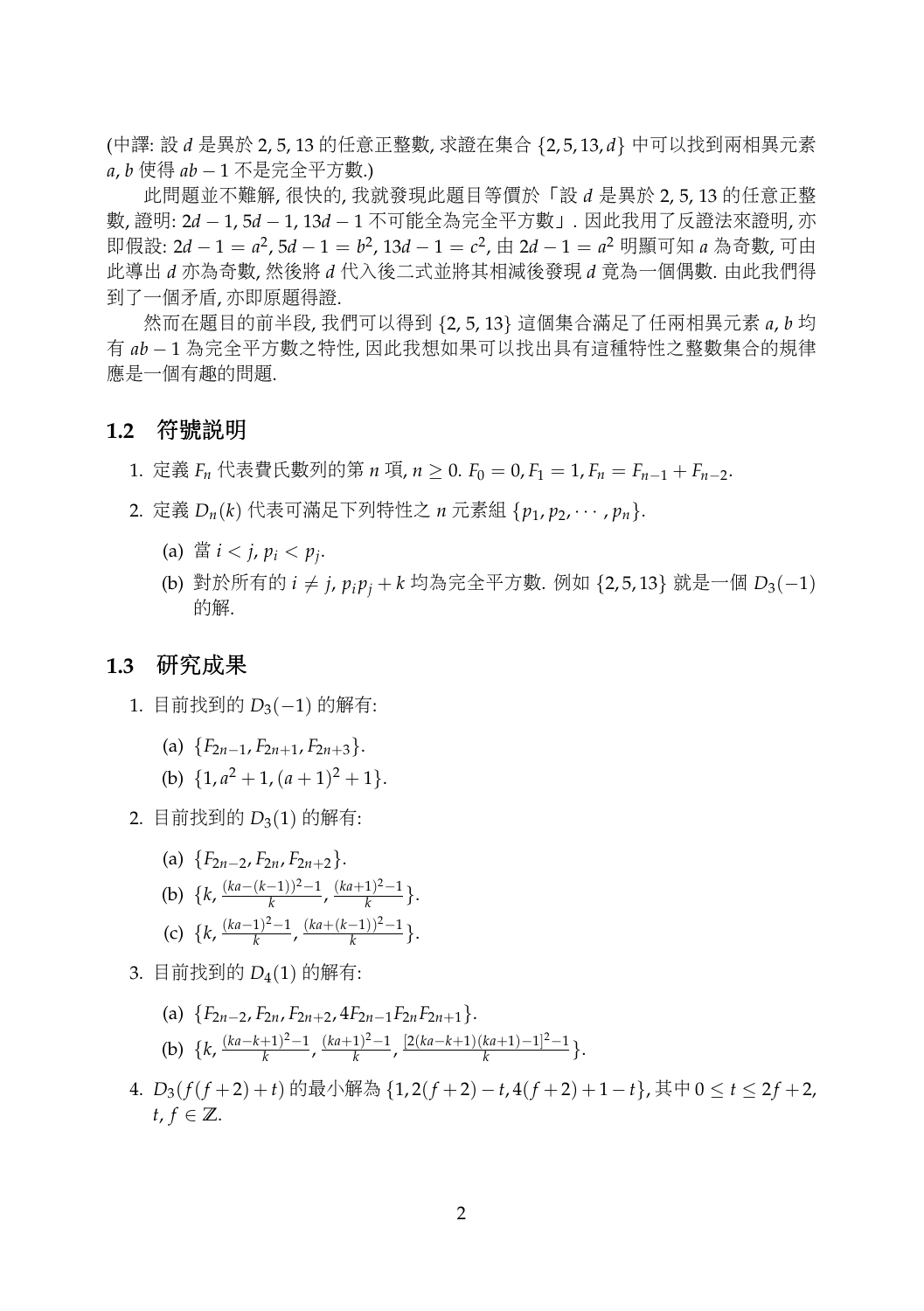- 5. 當 {*p*1, *<sup>p</sup>*2, *<sup>p</sup>*3} <sup>是</sup>一<sup>組</sup> *<sup>D</sup>*3(1) 的解時, 必定可以找到一<sup>個</sup> *<sup>p</sup>*4, 使得 {*p*1, *<sup>p</sup>*2, *<sup>p</sup>*3, *<sup>p</sup>*4} <sup>為</sup> 一組 *D*<sub>4</sub>(1) 的解, 而這個 *p*<sub>4</sub> 就等於 2ABC + 2*p*<sub>1</sub>*p*<sub>2</sub>*p*<sub>3</sub> + ∑ *p*<sub>1</sub>, 其中 *A* =  $\sqrt{p_1 p_2 + 1}$ , *P*  $B = \sqrt{p_1 p_3 + 1}$ ,  $C = \sqrt{p_2 p_3 + 1}$ .
- 6. 當 *D*<sub>4</sub>(*k*) 的 *k* ≠ 2(mod4) ∧ *k* ≠ 3,5, 8, 12, 20, *k* > 0 時, *D*<sub>4</sub>(*k*) 至少有一組解.

### **<sup>2</sup>** <sup>研</sup>究過程與定理證<sup>明</sup>

**2.1** *D*<sub>3</sub>(−1) 與 *D*<sub>3</sub>(1) 的解

<sup>引</sup><sup>理</sup> **2.1.** *<sup>F</sup>*2*n*−1*F*2*n*+<sup>1</sup> <sup>−</sup> <sup>1</sup> <sup>=</sup> *<sup>F</sup>* 2 <sup>2</sup>*<sup>n</sup>* <sup>為</sup>完全平方數.

<sup>證</sup>明*.* (這是周知的費氏數列的基本性質.)

- 1. 當 *n* = 1 時, *F*<sub>1</sub>*F*<sub>3</sub> − 1 = 1 × 2 − 1 = 1 = *F*<sub>2</sub><sup>2</sup>, 顯然成立.
- 2. <sup>假</sup>設當 *<sup>n</sup>* <sup>=</sup> *<sup>t</sup>* <sup>時</sup>結論成立, 即 *<sup>F</sup>* 2 <sup>2</sup>*<sup>t</sup>* <sup>=</sup> *<sup>F</sup>*2*t*−1*F*2*t*+<sup>1</sup> <sup>−</sup> 1, <sup>因</sup><sup>此</sup>

$$
(F_{2t+2} - F_{2t+1})^2 = (F_{2t+1} - F_{2t})F_{2t+1} - 1
$$
  
\n
$$
\Leftrightarrow F_{2t+2}^2 - 2F_{2t+1}F_{2t+2} + F_{2t+1}^2 = F_{2t+1}^2 - (F_{2t+2} - F_{2t+1})F_{2t+1} - 1
$$
  
\n
$$
\Leftrightarrow F_{2t+2}^2 = F_{2t+1}^2 + F_{2t+2}F_{2t+1} - 1 = F_{2t+3}F_{2t+1} - 1,
$$

<sup>即</sup><sup>當</sup> *<sup>n</sup>* <sup>=</sup> *<sup>t</sup>* <sup>+</sup> <sup>1</sup> <sup>時</sup>結論亦成立, <sup>故</sup>由數學歸納法<sup>知</sup> *<sup>F</sup>*2*n*−1*F*2*n*+<sup>1</sup> <sup>−</sup> <sup>1</sup> <sup>=</sup> *<sup>F</sup>* 2 2*n* .  $\Box$ <sup>引</sup><sup>理</sup> **2.2.** *<sup>F</sup>*2*n*−2*F*2*n*+<sup>1</sup> <sup>+</sup> <sup>1</sup> <sup>=</sup> *<sup>F</sup>* 2 <sup>2</sup>*n*−<sup>1</sup> <sup>為</sup>完全平方數.

<sup>證</sup>法同上, <sup>故</sup>省略.

特例 **1.** 找<sup>出</sup> *<sup>D</sup>*3(−1) 的解, <sup>一</sup>開始以代數字的方法得到下列幾組解: {1, 2, 5}, {2, 5, 13},  $\{5, 13, 34\}, \{13, 34, 89\}.$ 

|                         | $p_2$ | pз | $\sqrt{p_1p_2-1}$ | $\frac{p_1p_3-1}{p_2}$ | $p_2p_3 -$ |
|-------------------------|-------|----|-------------------|------------------------|------------|
|                         |       | 5  |                   |                        |            |
| $\overline{\mathbf{c}}$ |       | 13 |                   |                        |            |
| 5                       | 13    | 34 |                   | 13                     | 21         |
| 13                      | 21    |    |                   |                        | 55         |

表 1

<sup>注</sup>意到: {1, 2, 5}, {2, 5, 13}, {5, 13, 34}, {13, 34, 89} <sup>這</sup>四組中所有的數都是費氏數<sup>列</sup> 的第奇數項, <sup>於</sup>是猜<sup>測</sup> {*F*2*n*−1, *<sup>F</sup>*2*n*+1, *<sup>F</sup>*2*n*+3} <sup>為</sup>一組解.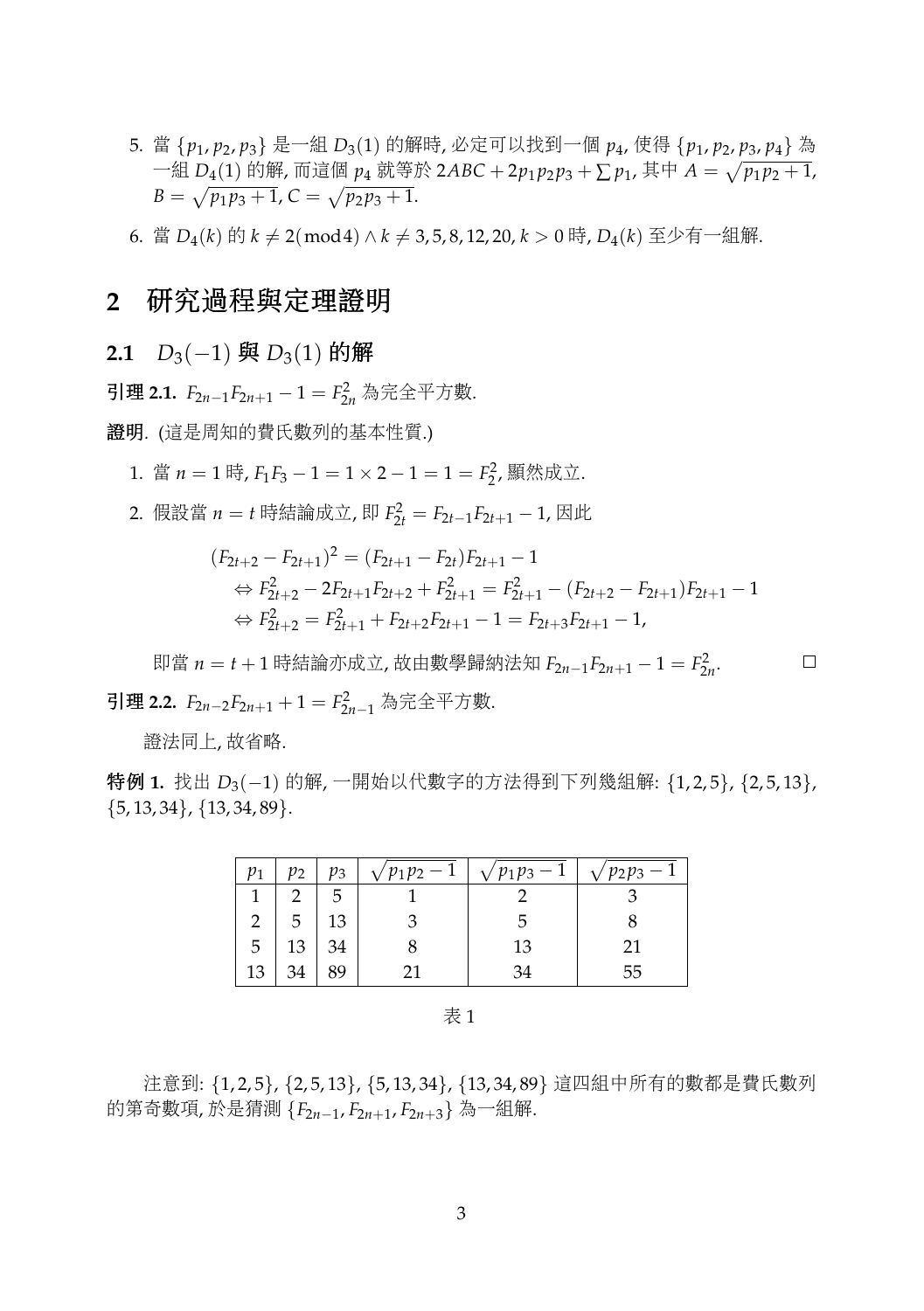<sup>首</sup>先由引<sup>理</sup> 2.1 <sup>可</sup>得<sup>知</sup> *<sup>F</sup>*2*n*−1*F*2*n*+<sup>1</sup> <sup>−</sup> <sup>1</sup> <sup>及</sup> *<sup>F</sup>*2*n*+1*F*2*n*+<sup>3</sup> <sup>−</sup> <sup>1</sup> <sup>均</sup>為完全平方數. <sup>接</sup>著我<sup>們</sup> <sup>再</sup>利用費氏數列遞迴式證<sup>明</sup> *<sup>F</sup>*2*n*−1*F*2*n*+<sup>3</sup> <sup>−</sup> <sup>1</sup> <sup>為</sup>完全平方數: <sup>由</sup><sup>於</sup> *<sup>F</sup><sup>n</sup>* <sup>=</sup> *<sup>F</sup>n*−<sup>1</sup> <sup>+</sup> *<sup>F</sup>n*−2,

$$
F_{2n-1} \cdot F_{2n+3} - 1 = (F_{2n+1} - F_{2n})(F_{2n+1} + F_{2n+2}) - 1
$$
  
=  $F_{2n+1}^2 + F_{2n+1}F_{2n+2} - F_{2n}F_{2n+1} - (F_{2n}F_{2n+2} + 1)$   
=  $F_{2n+1}^2 + F_{2n+1}^2 - F_{2n+1}^2 = F_{2n+1}^2$ ,

<sup>其</sup>中我們用到了引理 2.2, <sup>故</sup>我們得到了以下定理:

**定理 2.3.** {*F*<sub>2*n*−1</sub>, *F*<sub>2*n*+1</sub>, *F*<sub>2*n*+3</sub>} 為一組 *D*<sub>3</sub>(−1) 的解.

特例 **2.** <sup>既</sup><sup>然</sup> {*F*2*n*−1, *<sup>F</sup>*2*n*+1, *<sup>F</sup>*2*n*+3} <sup>為</sup>一組解, <sup>於</sup>是我想到: {*F*2*n*−2, *<sup>F</sup>*2*n*, *<sup>F</sup>*2*n*+2} <sup>是</sup>否也為<sup>一</sup> <sup>組</sup> *<sup>D</sup>*3(−1) 解呢? <sup>經</sup>過類似的方法驗證, 發<sup>現</sup> {*F*2*n*−2, *<sup>F</sup>*2*n*, *<sup>F</sup>*2*n*+2} <sup>這</sup>組雖不<sup>是</sup> *<sup>D</sup>*3(−1) 的 解, 但它們是一組  $D_3(1)$  的解.

<sup>定</sup>理 **2.4.** {*F*2*n*−2, *<sup>F</sup>*2*n*, *<sup>F</sup>*2*n*+2} <sup>為</sup>一<sup>組</sup> *<sup>D</sup>*3(1) 的解.

<sup>證</sup>法同上, 但先用引理 2.2 <sup>再</sup>用引理 2.1. <sup>細</sup>節省略.

特例 **3.** 找<sup>出</sup> *<sup>D</sup>*3(−1) 的解, <sup>注</sup>意<sup>到</sup> {1, 2, 5}, {1, 5, 10}, {1, 10, 17}, {1, 17, 26} <sup>這</sup>幾組.

|   | pз | $\sqrt{p_1p_2 -}$ | $\sqrt{p_1p_3 - 1}$ | $\sqrt{p_2p_3}$ – |
|---|----|-------------------|---------------------|-------------------|
|   | 5  |                   |                     |                   |
| 1 |    |                   |                     |                   |
| 1 |    |                   |                     | 13                |
|   |    |                   |                     |                   |

表 2

從表 2 注意到這幾組的 √p1p2−1 依序為 1,2,3,4,···, 而 √p1p<sub>3</sub>−1 依序為<br>1.5 <sup>於且我德測, {1, -<sup>2</sup>, +1,(c,+1<sup>)2</sup>, +1) 且一種 D.(, 1) 的贸签,這顯然只需驗</sup> 2, 3, 4, 5, · · · , <sup>於</sup>是我猜測: {1, *<sup>a</sup>* <sup>2</sup> +1,(*a* +1) <sup>2</sup> <sup>+</sup>1} <sup>是</sup>一<sup>種</sup> *<sup>D</sup>*3(−1) 的解答. <sup>這</sup>顯然只需驗<sup>證</sup> *p*<sub>2</sub> × *p*<sub>3</sub> − 1 是否為完全平方數即可: (*a*<sup>2</sup> + 1)(*a*<sup>2</sup> + 2*a* + 2) − 1 = *a*<sup>4</sup> + 2*a*<sup>3</sup> + 3*a*<sup>2</sup> + 2*a* + 1 =  $(a^{2} + a + 1)^{2}$ . 故猜測成立.

<sup>前</sup>面提到: {*F*2*n*−2, *<sup>F</sup>*2*n*, *<sup>F</sup>*2*n*+2} <sup>是</sup> *<sup>D</sup>*3(1) 的一組解, <sup>恰</sup><sup>和</sup> {*F*2*n*−1, *<sup>F</sup>*2*n*+1, *<sup>F</sup>*2*n*+3} <sup>是</sup> *D*3(−1)的一組解成對稱的關係, 於是我想到: 也許 {1, *a*<sup>2</sup> + 1, (*a* + 1)<sup>2</sup> + 1} 也存在一種對<br>瑶的解, 於見我以同樣方法驗證了前面的結果, 思然得到它見一组 D. (1) 的解 <sup>稱</sup>的解, <sup>於</sup>是我以同樣方法驗證了前面的結果, 果然得到它是一<sup>組</sup> *<sup>D</sup>*3(1) 的解.

特例 4. *D*<sub>3</sub>(1) 的解, *p*<sub>1</sub> = 2: 既然 {1, *a*<sup>2</sup> − 1, (*a* + 1)<sup>2</sup> − 1} 是一組 *D*<sub>3</sub>(1) 解, 我很自然的 <sup>想</sup>到: 如果最小的那個數不<sup>是</sup> 1, <sup>那</sup>麼仍然有類似的規則嗎? <sup>經</sup>過前述的方法後, 又得到<sup>了</sup> 最小數<sup>是</sup> <sup>2</sup> 的幾組解, 如<sup>表</sup> <sup>3</sup> 所示:

由表不難看出每一組的 √p<sub>1</sub>p<sub>2</sub> − 1 的依序是 3,5,7,9, · · ·, 而 √p<sub>1</sub>p<sub>3</sub> − 1 依序是 5, 7, 9, 11, ⋯, 因此我猜測: {2,  $\frac{(2a-1)^2-1}{2}$  $\frac{(2a+1)^2-1}{2}$ ,  $\frac{(2a+1)^2-1}{2}$  $\frac{1)^{2}-1}{2}$ } 亦為一組解. 直接計算果然得到 (2*a*−1) <sup>2</sup>−1 2  $\frac{(2a+1)^2-1}{2}+1=(2a^2-1)^2.$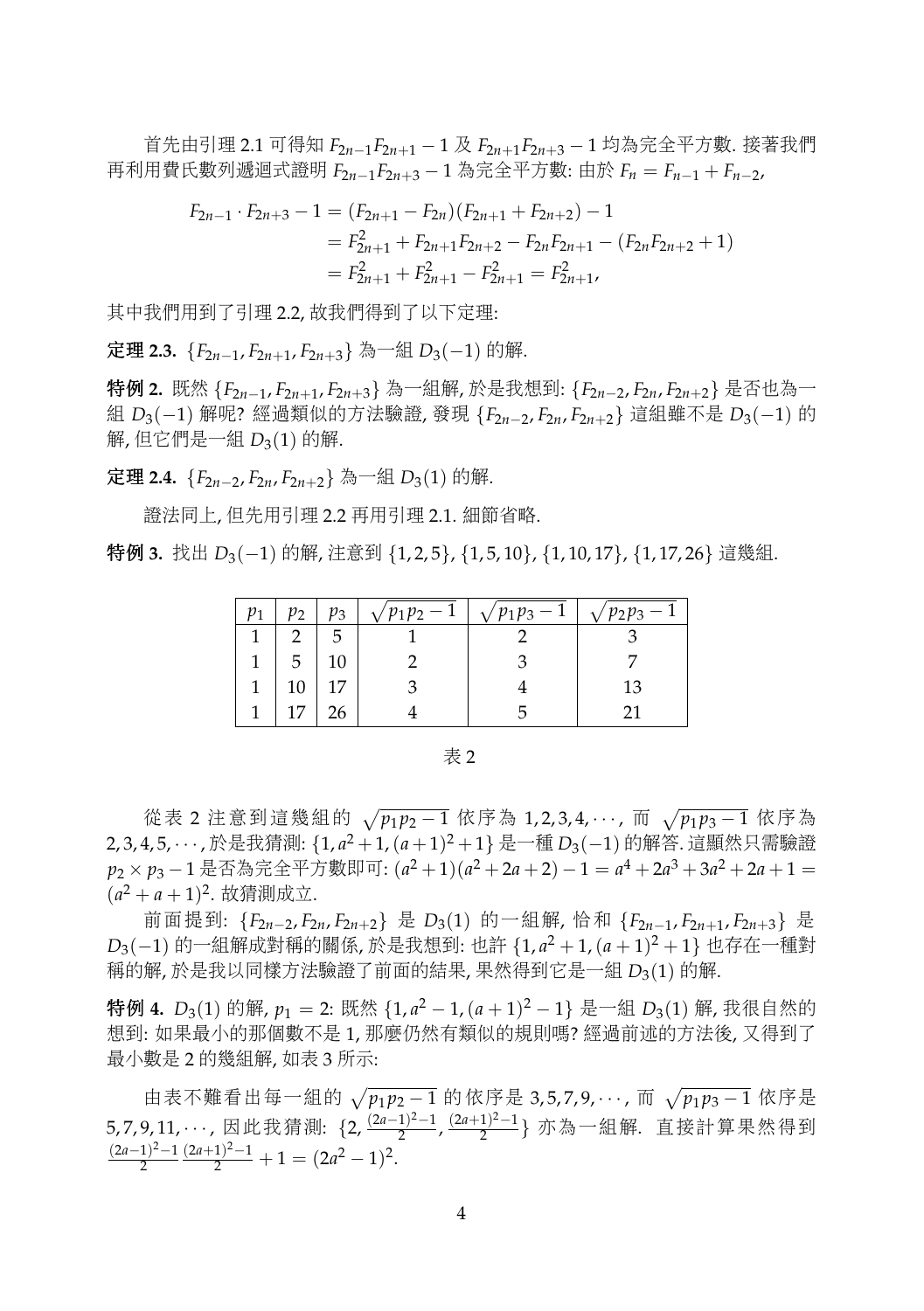| $p_1$ | $p_2$ | pз | $\sqrt{p_1p_2+1}$ | $\sqrt{p_1p_3+1}$ | $\sqrt{p_2p_3+1}$ |  |
|-------|-------|----|-------------------|-------------------|-------------------|--|
|       |       | 12 |                   |                   |                   |  |
| 2     | 12    | 24 |                   |                   | 17                |  |
| 2     | 24    |    |                   |                   | 31                |  |
| າ     |       |    |                   |                   | 49                |  |

表 3

<sup>關</sup><sup>於</sup> *<sup>D</sup>*3(1) <sup>的</sup>解, *<sup>p</sup>*<sup>1</sup> <sup>=</sup> <sup>2</sup> <sup>有</sup>一些規律之後, <sup>那</sup> <sup>3</sup> <sup>或</sup> <sup>4</sup> <sup>甚</sup>至更大的數有沒有規律呢? <sup>經</sup> 過了一些嘗試我找到了 $p_1 = t$ 的一組解:

<sup>定</sup>理 **2.5.** {*t*, (*ta*−(*t*−1))2−1 <sup>-</sup><sup>-1</sup><sup>2</sup><sup>--1</sup></sub>, <sup>(ta+1<sup>2</sup><sup>--1</sup>)<sup>2</sup></sup>  $\frac{1}{t}^{1/2-1}$ } 為一組  $D_3(1)$  的解.

<sup>證</sup>明*.* 直接計算:

$$
\frac{(ta - (t-1))^2 - 1}{t} \frac{(ta + 1)^2 - 1}{t} + 1
$$
\n
$$
= \frac{(ta - t)(ta - t + 2)(ta)(ta + 2) + t^2}{t^2}
$$
\n
$$
= \frac{(t^2a^2 + ta(-t + 2) + (-2t))(t^2a^2 + ta(-t + 2)) + t^2}{t^2}
$$
\n
$$
= (ta^2 + a(-t + 2) + (-1))^2.
$$

 $\Box$ 

和定理 2.5 類似, 但注意到當 *p*1 = *t* 時, *p*2 都是 <sup>(ta−1)<sup>2−1</sup> 的形式, 而 *p*3 也都是<br>t-1))<sup>2−1</sup> de X = la de la de la de la de la de la de la de la de la de la de la de la de la de la de la de la</sup> (*ta*+(*t*−1))2−1 *<sup>t</sup>* <sup>的</sup>形式, <sup>這</sup>是否也為一組解呢? <sup>同</sup>樣的方法可以驗證得到:

<sup>定</sup>理 **2.6.** {*t*, (*ta*−1) <sup>2</sup>−1  $\frac{(ta+(t-1))^2-1}{t}$  $\frac{(-1)^{2}-1}{t}$ } 為一組 *D*<sub>3</sub>(1) 的通解.

### **2.2**  $D_4(1)$  的解

<sup>特</sup><sup>例</sup> **5.** *<sup>D</sup>*4(1) <sup>的</sup>解, *<sup>p</sup>*<sup>1</sup> <sup>=</sup> 1: <sup>一</sup>開始, <sup>我</sup>以紙筆計算, <sup>但</sup>找不到任何的解, <sup>想</sup>證明無解卻又 <sup>無</sup>法證出, <sup>因</sup>此我用 C++ <sup>寫</sup>了程式來幫助我. 我們先看最前面的幾組:

| $p_2$ | $p_3$ | $p_4$ | $\sqrt{p_1p_2+1}$ | $\sqrt{p_1p_3+1}$ | $\sqrt{p_1p_4+1}$ |
|-------|-------|-------|-------------------|-------------------|-------------------|
| з     | 8     | 120   |                   |                   |                   |
|       | 15    | 528   |                   |                   | 23                |
| 15    | 24    | 1520  |                   | ۰,                | -39               |
| 24    | 35    | 3480  |                   |                   | 59                |

表 4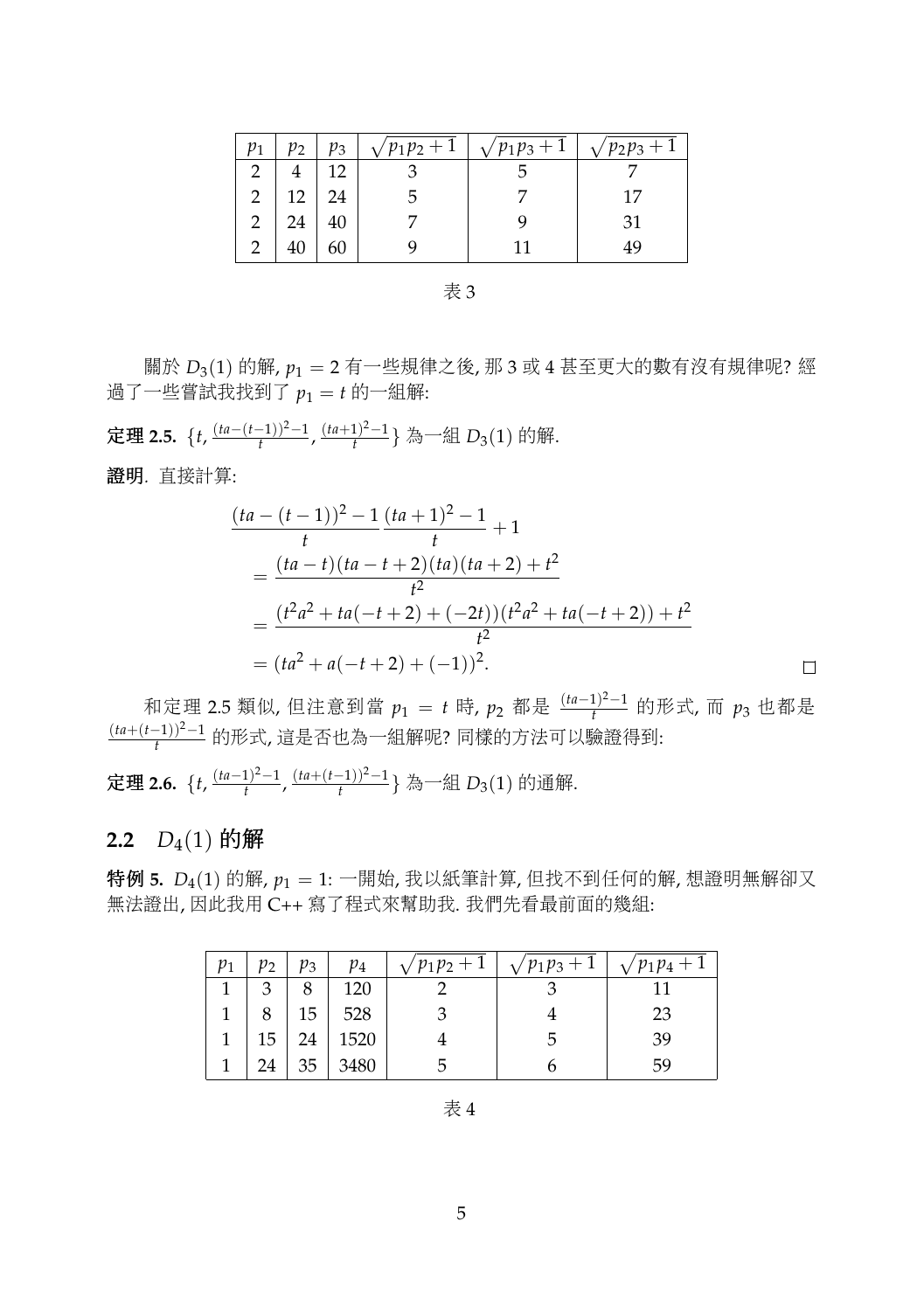<sup>這</sup>幾組它們<sup>的</sup> *<sup>p</sup>*1, *<sup>p</sup>*2, *<sup>p</sup>*<sup>3</sup> <sup>規</sup>則都<sup>和</sup> *<sup>D</sup>*3(1) <sup>一</sup>樣, <sup>而</sup>*p*<sup>4</sup> <sup>的</sup> <sup>120</sup> <sup>=</sup> <sup>11</sup><sup>2</sup> <sup>−</sup> 1, 528 <sup>=</sup> <sup>23</sup><sup>2</sup> <sup>−</sup> 1, <sup>1520</sup> <sup>=</sup> <sup>39</sup><sup>2</sup> <sup>−</sup> <sup>1</sup> 的這部分, 我發現: 11 <sup>=</sup> <sup>2</sup> <sup>×</sup> <sup>2</sup> <sup>×</sup> <sup>3</sup> <sup>−</sup> 1, 23 <sup>=</sup> <sup>2</sup> <sup>×</sup> <sup>3</sup> <sup>×</sup> <sup>4</sup> <sup>−</sup> 1, 39 <sup>=</sup> <sup>2</sup> <sup>×</sup> <sup>4</sup> <sup>×</sup> 5 − 1, 於是合理的猜測有 {1, a<sup>2</sup> − 1, (a + 1)<sup>2</sup> − 1, [2a(a + 1) − 1]<sup>2</sup> − 1} 的關係.

<sup>定</sup>理 **2.7.** {1, *<sup>a</sup>* <sup>2</sup> − 1,(*a* + 1) <sup>2</sup> − 1, [2*a*(*a* + 1) − 1] <sup>2</sup> <sup>−</sup> <sup>1</sup>} <sup>為</sup>一<sup>組</sup> *<sup>D</sup>*4(1) 的解.

<sup>證</sup>明*.* 直接乘開再分解可得:

$$
[a2 - 1][(2a(a + 1) - 1)2 - 1] + 1
$$
  
= 4a<sup>6</sup> + 8a<sup>5</sup> - 4a<sup>4</sup> - 12a<sup>3</sup> + 4a + 1 = (2a<sup>3</sup> + 2a<sup>2</sup> - 2a - 1)<sup>2</sup>.

<sup>以</sup>及

$$
[(a+1)2 - 1][(2a(a + 1) – 1)2 – 1] + 1
$$
  
= 4a<sup>6</sup> + 16a<sup>5</sup> + 16a<sup>4</sup> – 4a<sup>3</sup> – 8a<sup>2</sup> + 1 = (2a<sup>3</sup> + 4a<sup>2</sup> – 1)<sup>2</sup>.

<sup>故</sup>可得到定理 2.7.

<sup>特</sup><sup>例</sup> **6.** *<sup>D</sup>*4(1) <sup>的</sup>解, *<sup>p</sup>*<sup>1</sup> <sup>=</sup> 2: <sup>和</sup>之前<sup>解</sup> *<sup>D</sup>*3(1) <sup>時</sup>的想法類似, <sup>我</sup>很自然的想到: <sup>若</sup>最小數<sup>不</sup> <sup>是</sup> 1, 而<sup>是</sup> <sup>2</sup> <sup>呢</sup>? <sup>於</sup>是我注意到了這幾組:

| $p_1$          | $p_2$ | $p_3$ | $p_4$ | $\sqrt{p_1p_2+1}$ | $\sqrt{p_1p_3+1}$ | $\sqrt{p_1p_4+1}$ |
|----------------|-------|-------|-------|-------------------|-------------------|-------------------|
|                |       | 12    | 420   |                   | C                 | 29                |
| 2              | 12    | 24    | 2380  | b                 |                   | 69                |
| $\overline{2}$ | 24    | 40    | 7812  |                   |                   | 125               |
|                | 40    | 60    | 19404 |                   |                   | 197               |

表 5

注意到: 29 = 2 × 3 × 5 − 1, 69 = 2 × 5 × 7 − 1, 125 = 2 × 7 × 9 − 1 於是我同樣可以 <sup>合</sup>理猜<sup>測</sup> {2, (2*a*−1) <sup>2</sup>−1  $\frac{(2a+1)^2-1}{2}$ ,  $\frac{(2a+1)^2-1}{2}$ 1<sup>2</sup>–1, <sup>[2</sup>(2*a*−1)(2*a*+1)−1<sup>2</sup>–1 2 } <sup>為</sup>一組解. <sup>事</sup>實上我們有: <sup>定</sup>理 **2.8.** {*k*, (*ka*−*k*+1) <sup>2</sup>−1 <sup>+1)<sup>2</sup>−1</sub>,  $\frac{(ka+1)^2-1}{k}$ </sup> *k* , [2(*ka*−*k*+1)(*ka*+1)−1] <sup>2</sup>−1 ka+1)−1¦<sup>∠</sup>−1} 為一組 D<sub>4</sub>(1) 的解. <sup>證</sup>明*.* <sup>與</sup> *<sup>k</sup>* <sup>=</sup> <sup>1</sup> 的方法類似, 只需作兩個計算:

$$
\frac{(ka-k+1)^2 - 1}{k} \frac{[2(ka-k+1)(ka+1) - 1]^2 - 1}{k} + 1
$$
  
=  $[2k^2a^3 + (-4k^2 + 6k)a^2 + (2k^2 - 8k + 4)a + (2k - 3)]^2,$   

$$
\frac{(ka+1)^2 - 1}{k} \frac{[2(ka-k+1)(ka+1) - 1]^2 - 1}{k} + 1
$$
  
=  $[2k^2a^3 + (-2k^2 + 6k)a^2 + (-4k + 4)a + (-1)]^2.$ 

<sup>故</sup>我們得到定理 2.8.

 $\Box$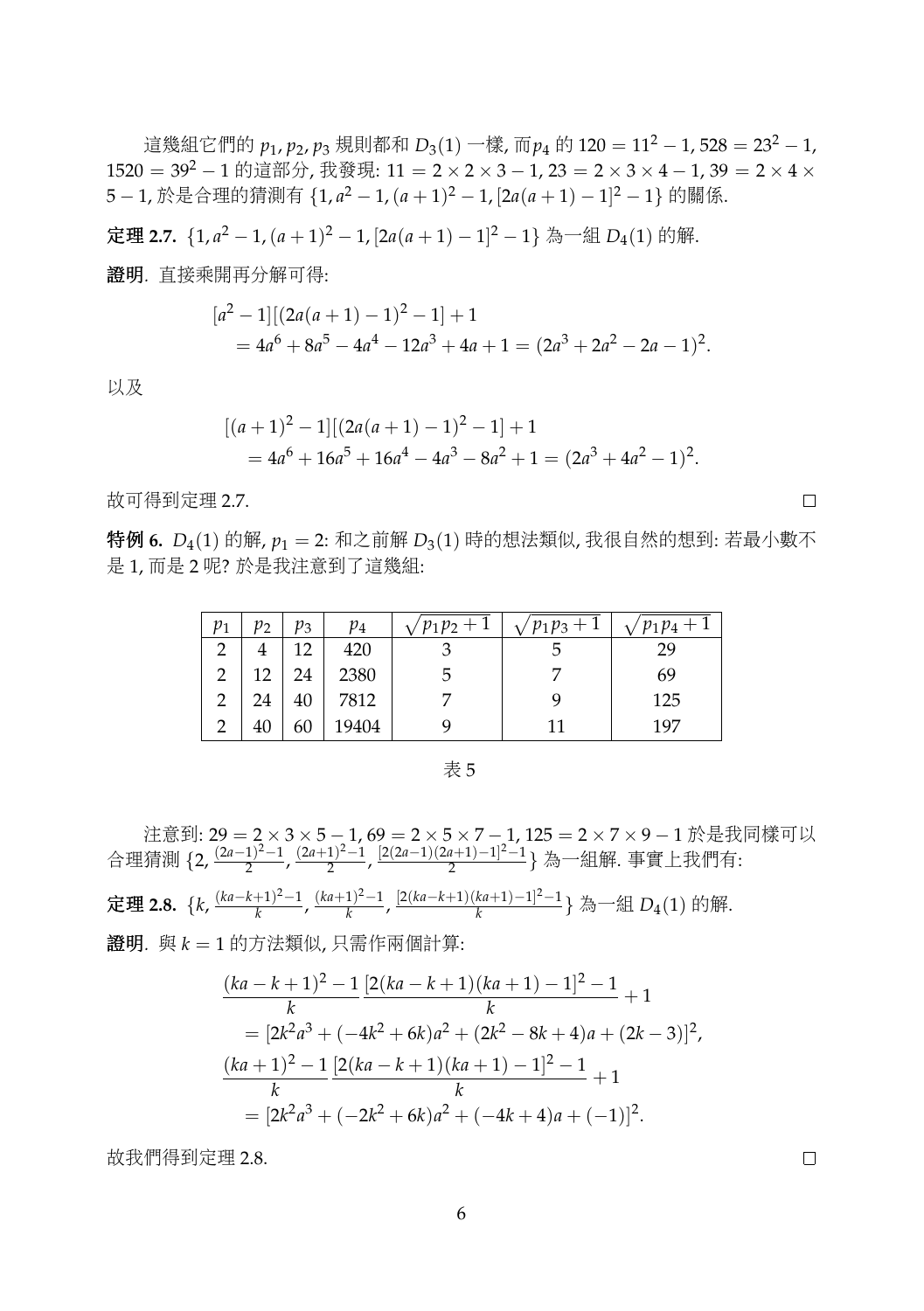當我看<sup>到</sup> {1, 3, 8, 120} <sup>這</sup>組時, <sup>先</sup>想到的就是: <sup>既</sup>然前三個數能用費氏數來表示, 那麼第四個數呢? 我想到將 120 分解: 120 = 4 × 2 × 3 × 5, 而 {3,8,21,2080} 中的 <sup>2080</sup> <sup>=</sup> <sup>4</sup> <sup>×</sup> <sup>3</sup> <sup>×</sup> <sup>5</sup> <sup>×</sup> <sup>13</sup> <sup>也</sup>是一樣, <sup>因</sup>此猜測有 {*F*2*n*−2, *<sup>F</sup>*2*n*, *<sup>F</sup>*2*n*+2, 4*F*2*n*−1*F*2*nF*2*n*+1} 的關係.

<sup>定</sup>理 **2.9.** {*F*2*n*−2, *<sup>F</sup>*2*n*, *<sup>F</sup>*2*n*+2, 4*F*2*n*−1*F*2*nF*2*n*+1} <sup>是</sup>一<sup>組</sup> *<sup>D</sup>*4(1) 的解.

<sup>證</sup>明*.* 根據定理 2.4, 只需驗<sup>證</sup>

$$
F_{2n-2}(4F_{2n-1}F_{2n}F_{2n+1}) + 1 = 4F_{2n-1}F_{2n}(F_{2n-1}F_{2n} + 1) + 1
$$
  
= 4(F\_{2n-1}F\_{2n})<sup>2</sup> + 4F\_{2n-1}F\_{2n} + 1 = (2F\_{2n-1}F\_{2n} + 1)<sup>2</sup>,

$$
F_{2n}(4F_{2n-1}F_{2n}F_{2n+1}) + 1 = 4F_{2n-1}F_{2n+1}(F_{2n-1}F_{2n+1} - 1) + 1
$$
  
= 4(F\_{2n-1}F\_{2n+1})<sup>2</sup> - 4F\_{2n-1}F\_{2n+1} + 1 = (2F\_{2n-1}F\_{2n+1} - 1)<sup>2</sup>,

$$
F_{2n+2}(4F_{2n-1}F_{2n}F_{2n+1}) + 1 = 4F_{2n}F_{2n+1}(F_{2n}F_{2n} + 1) + 1
$$
  
= 4(F\_{2n}F\_{2n+1})<sup>2</sup> + 4F\_{2n}F\_{2n+1} + 1 = (2F\_{2n}F\_{2n+1} + 1)<sup>2</sup>.

<sup>故</sup>定理 2.9 得證.

#### **2.3**  $D_3(k)$  之最小解

<sup>特</sup><sup>例</sup> **7.** *<sup>D</sup>*3(*k*) <sup>的</sup>所有解之中有一個<sup>解</sup> *<sup>p</sup>*<sup>1</sup> <sup>&</sup>lt; *<sup>p</sup>*<sup>2</sup> <sup>&</sup>lt; *<sup>p</sup>*<sup>3</sup> <sup>其</sup> *<sup>p</sup><sup>i</sup>* <sup>在</sup>所有解中都取得最小值. <sup>我</sup><sup>們</sup> <sup>稱</sup>之<sup>為</sup> *<sup>D</sup>*3(*k*) <sup>之</sup>最小解. <sup>顯</sup><sup>然</sup> *<sup>p</sup>*<sup>1</sup> <sup>=</sup> 1. <sup>當</sup> *<sup>k</sup>* <sup>變</sup>動時, <sup>最</sup>小解符合<sup>表</sup> 6:

| k     |    | 2  | 3  | 4  | 5  | 6  | 7  | 8  | 9  | 10        | 11 | 12 | 13 | 14 | 15 |
|-------|----|----|----|----|----|----|----|----|----|-----------|----|----|----|----|----|
| $p_2$ | 3  | 2  | 6  | 5. | 4  | 3  | 2  | 8  | 7  | 6         | 5  | 4  | 3  | 2  | 10 |
| $p_3$ | 8  | 7  | 13 | 12 | 11 | 10 | 9  | 17 | 16 | 15        | 14 | 13 | 12 | 11 | 21 |
| k     | 16 | 17 | 18 | 19 | 20 | 21 | 22 | 23 | 24 | $25 \mid$ | 26 | 27 | 28 | 29 | 30 |
| $p_2$ | 9  | 8  | 7  | 6  | 5  | 4  | 3  | 2  | 12 | 11        | 10 | 9  | 8  | 7  | 6  |
| $p_3$ | 20 | 19 | 18 | 17 | 16 | 15 | 14 | 13 | 25 | 24        | 23 | 22 | 21 | 20 | 19 |

表 6

<sup>我</sup>發<sup>現</sup> *<sup>p</sup>*2, *<sup>p</sup>*<sup>3</sup> <sup>每</sup>隔一個周期就會逐項<sup>減</sup> <sup>1</sup> <sup>變</sup>成一個新的數, <sup>其</sup>特點可表示為: <sup>當</sup> *k* =  $f(f+2) + t$  時,  $p_2 = 2(f+2) - t$  且  $p_3 = 4(f+2) + 1 - t$ , 其中  $0 \le t \le 2f + 2$ ,  $t, f \in \mathbb{Z}$ .

<sup>定</sup><sup>理</sup> **2.10.** *<sup>D</sup>*3(*f*(*<sup>f</sup>* <sup>+</sup> <sup>2</sup>) + *<sup>t</sup>*) <sup>的</sup>最小解<sup>為</sup> {*p*<sup>1</sup> <sup>=</sup> 1, *<sup>p</sup>*<sup>2</sup> <sup>=</sup> <sup>2</sup>(*<sup>f</sup>* <sup>+</sup> <sup>2</sup>) <sup>−</sup> *<sup>t</sup>*, *<sup>p</sup>*<sup>3</sup> <sup>=</sup> <sup>4</sup>(*<sup>f</sup>* <sup>+</sup> <sup>2</sup>) + <sup>1</sup> <sup>−</sup> *t*}, 其中  $0 \le t \le 2f + 2$ ,  $t, f \in \mathbb{Z}$ .

<sup>證</sup>明*.* <sup>分</sup>兩部分證明, <sup>其</sup>一<sup>為</sup> *<sup>p</sup>*1, *<sup>p</sup>*2, *<sup>p</sup>*<sup>3</sup> <sup>符</sup><sup>合</sup> *<sup>D</sup>*3(1) <sup>的</sup>基本條件, <sup>其</sup>次<sup>為</sup> *<sup>p</sup>*2, *<sup>p</sup>*<sup>3</sup> <sup>均</sup>為最小值.

 $\Box$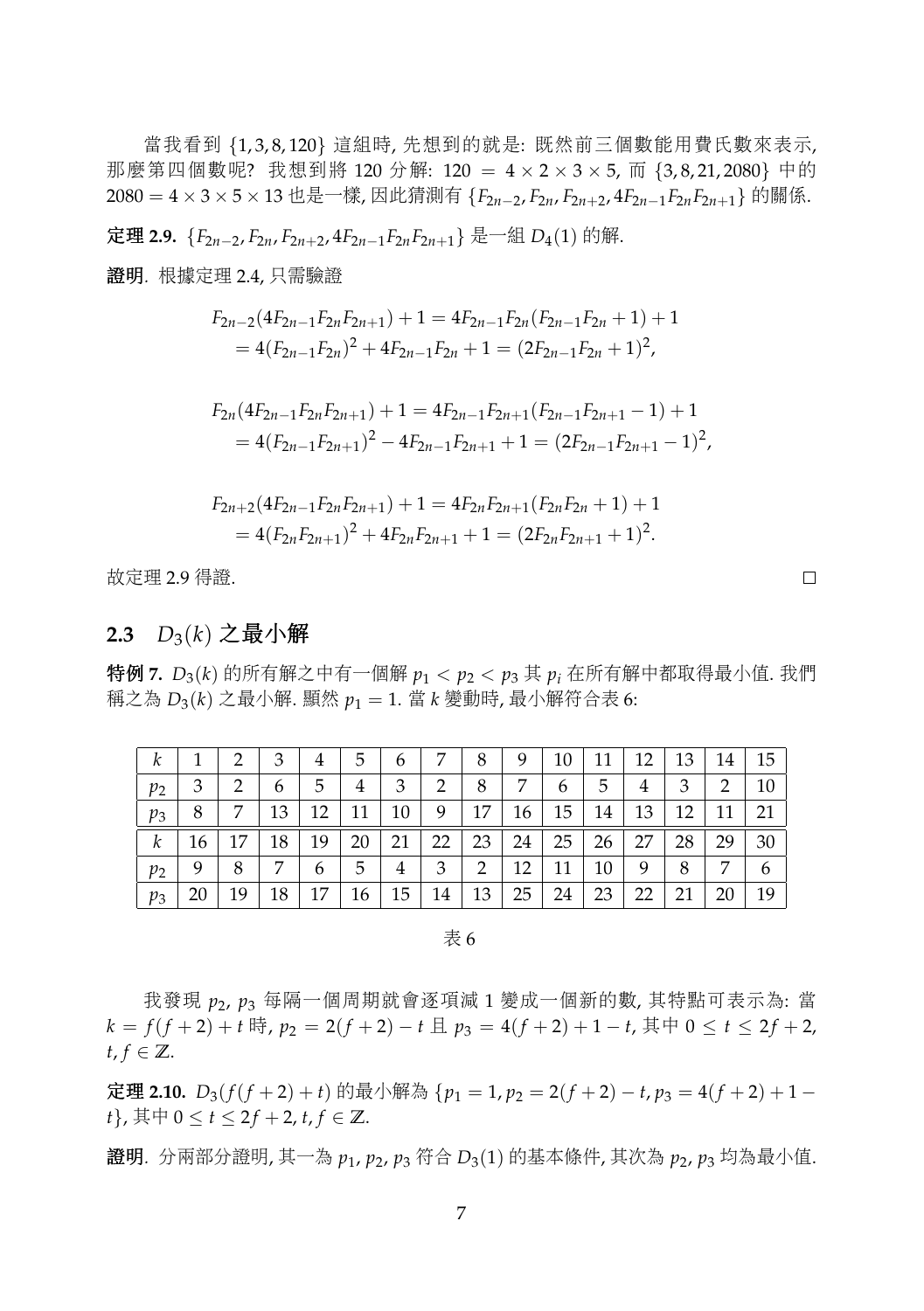1. *<sup>p</sup>*1, *<sup>p</sup>*2, *<sup>p</sup>*<sup>3</sup> <sup>為</sup> *<sup>D</sup>*3(1) <sup>的</sup>解:

$$
p_1p_2 + k = 1 \times (2f + 4 - t) + (f^2 + 2f + t) = f^2 + 4f + 4 = (f + 2)^2,
$$
  
\n
$$
p_1p_3 + k = 1 \times (4f + 9 - t) + (f^2 + 2f + t) = f^2 + 6f + 9 = (f + 3)^2,
$$
  
\n
$$
p_2p_3 + k = (2f + 4 - t) \times (4f + 9 - t) + (f^2 + 2f + t) = (3f - t + 6)^2.
$$

2. 
$$
p_2 = 2(f+2) - t
$$
,  $p_3 = 4(f+2) + 1 - t$  坢為最初(t):  $\Box$ 為  $k = f(f+2) + t$ , 5, 6.

$$
p_1p_2 + k = 1 \times p_2 + f(f + 2) + t
$$
  
\n
$$
\ge 1 \times 2 + f(f + 2) + 0
$$
  
\n
$$
> (f + 1)^2,
$$

$$
p_1p_3 + k > p_1p_2 + k = (f+2)^2,
$$

因此  $p_1 p_2 + k$  的最小值為  $(f + 2)^2$ ,  $p_1 p_3 + k$  的最小值為  $(f + 3)^2$ , 亦即我們找出來 的 {1, 2(*<sup>f</sup>* <sup>+</sup> <sup>2</sup>) <sup>−</sup> *<sup>t</sup>*, 4(*<sup>f</sup>* <sup>+</sup> <sup>2</sup>) + <sup>1</sup> <sup>−</sup> *<sup>t</sup>*} <sup>確</sup>為最小解.

### **2.4** 由  $D_3(1)$  造  $D_4(1)$  的解

在本節, 定義  $A = \sqrt{p_1 p_2 + 1}$ ,  $B = \sqrt{p_1 p_3 + 1}$ ,  $C = \sqrt{p_2 p_3 + 1}$ . 在定理 2.7 及定理 2.9<br>中、我發現它們都有 p = 4.4 PC 的關係 於見我找了其他的一些解來驗發 但我發現左 <sup>中</sup>, <sup>我</sup>發現它們都<sup>有</sup> *<sup>p</sup>*<sup>4</sup> <sup>=</sup> <sup>4</sup>*ABC* <sup>的</sup>關係, <sup>於</sup>是我找了其他的一些解來驗證, <sup>但</sup>我發現<sup>在</sup> {1, 3, 120, 1680} <sup>中</sup>, *<sup>p</sup>*<sup>4</sup> 並不等<sup>於</sup> <sup>4</sup>*ABC*, <sup>於</sup>是我開始懷疑: <sup>有</sup> *ABC*, <sup>是</sup>否<sup>有</sup> *<sup>p</sup>*<sup>1</sup> *<sup>p</sup>*<sup>2</sup> *<sup>p</sup>*<sup>3</sup> <sup>或</sup>者<sup>是</sup>  $\Sigma p_i p_j, \sum p_i$ 的存在呢?

<sup>一</sup>開始, 我從線性的關係出發, 期望可以找到解 (因為線性關係似乎是最簡單的), 由<sup>於</sup> <sup>現</sup>在我們<sup>有</sup> *ABC*, *<sup>p</sup>*<sup>1</sup> *<sup>p</sup>*<sup>2</sup> *<sup>p</sup>*3, <sup>∑</sup> *<sup>p</sup><sup>i</sup> <sup>p</sup><sup>j</sup>* , <sup>∑</sup> *<sup>p</sup><sup>i</sup>* <sup>四</sup>個變數, <sup>因</sup>此我找了<sup>表</sup> <sup>7</sup> <sup>的</sup>四組解來做計算:

| $p_1$ | $p_2$ | pз   | $\,p_4$ |               | В  |    | ABC  | $p_1p_2p_3$ | $\Sigma p_1 p_2$ |      |
|-------|-------|------|---------|---------------|----|----|------|-------------|------------------|------|
|       |       |      | 120     | ∍             |    | 5  | 30   | 24          | 35               |      |
|       | 2     | 120  | 1680    | ∍             |    | 19 | 418  | 360         | 483              | 124  |
|       | 3     | 1680 | 23408   | $\mathcal{D}$ | 41 | 71 | 5822 | 5040        | 6723             | 1684 |
|       |       | 120  | 4095    | κ             |    |    | 1023 | 960         | 1088             | 129  |

表 7

<sup>假</sup><sup>設</sup> *<sup>p</sup>*<sup>4</sup> <sup>=</sup> *wABC* <sup>+</sup> *xp*<sup>1</sup> *<sup>p</sup>*<sup>2</sup> *<sup>p</sup>*<sup>3</sup> <sup>+</sup> *<sup>y</sup>* <sup>∑</sup> *<sup>p</sup>*<sup>1</sup> *<sup>p</sup>*<sup>2</sup> <sup>+</sup> *<sup>z</sup>* <sup>∑</sup> *<sup>p</sup>*1, <sup>於</sup>是得到聯立方程組:

 $\sqrt{ }$  $\int$  $\overline{\mathcal{L}}$  $30w + 24x + 25y + 12z = 120$  $418w + 360x + 483y + 124z = 1680$  $5822w + 5040x + 6723y + 1648z = 23408$  $1023w + 960x + 1088y + 129z = 4095$ 

 $f(x, y) = 2, x = 2, y = 0, z = 1, \text{$   $\bar{y} = 0, z = 1, z = 2$  *p*  $q = 2$  *p*  $q = 2$  *p*  $q = 2p_1p_2p_3 + \sum p_1$ . 此結果看起來 很漂亮, <sup>現</sup>在我們來驗證其是否正確.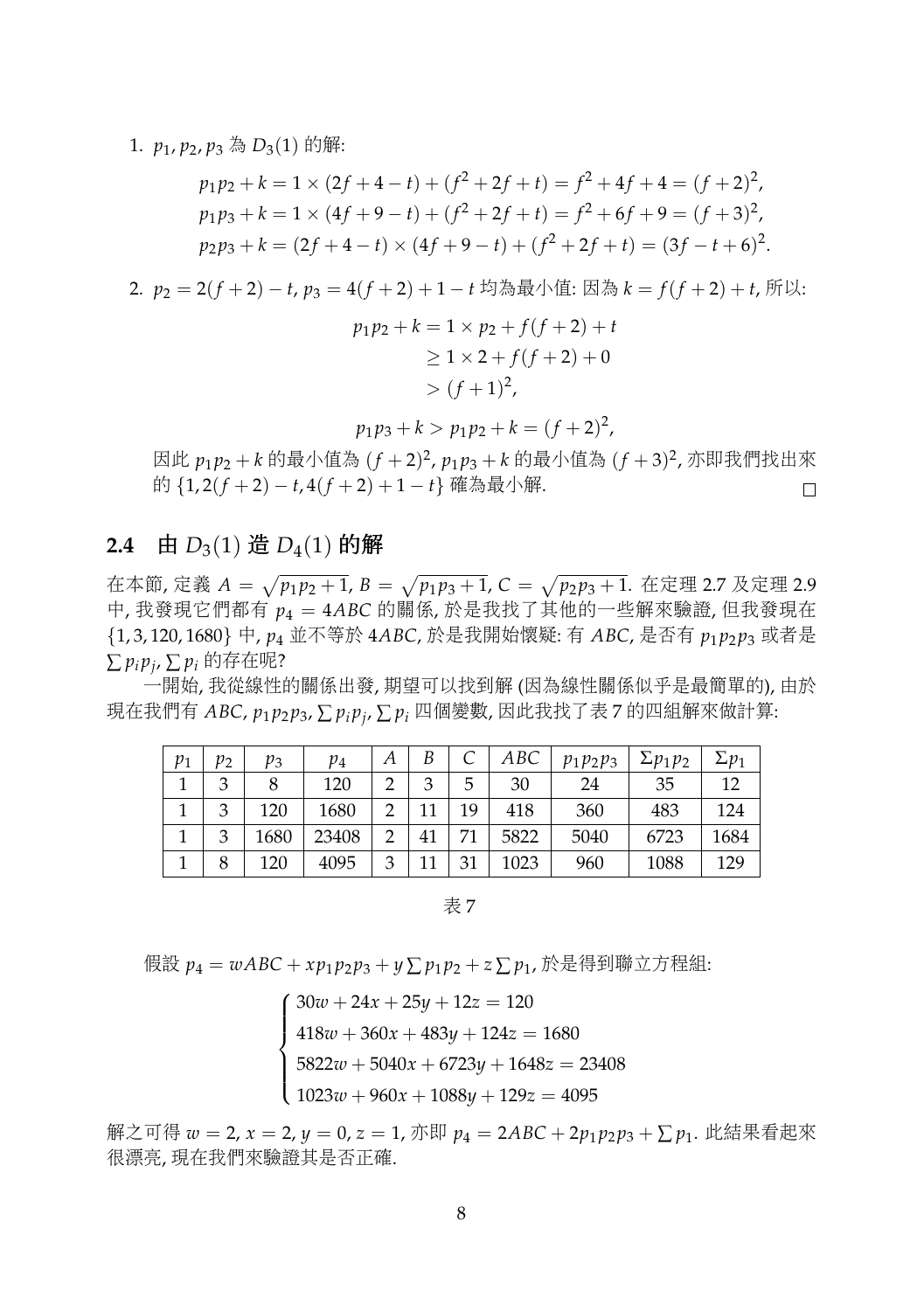<sup>定</sup>理 **2.11.** 當 {*p*1, *<sup>p</sup>*2, *<sup>p</sup>*3} <sup>是</sup>一<sup>組</sup> *<sup>D</sup>*3(1) 的解時, 必定可以找到一<sup>個</sup> *<sup>p</sup>*4, 使得 {*p*1, *<sup>p</sup>*2, *<sup>p</sup>*3, *<sup>p</sup>*4} 為一組 *D*<sub>4</sub>(1) 的解, 而這個 *p*<sub>4</sub> 就等於 2ABC + 2*p*<sub>1</sub>*p*<sub>2</sub>*p*<sub>3</sub> + ∑ *p*<sub>1</sub>, 其中 *A* =  $\sqrt{p_1 p_2 + 1}$ ,  $B = \sqrt{p_1 p_3 + 1}$ ,  $C = \sqrt{p_2 p_3 + 1}$ .

證明. 只需討論  $p_i p_4 + 1$ :

$$
p_1p_4 + 1 = 2p_1ABC + 2p_1^2p_2p_3 + p_1^2 + p_1p_2 + p_1p_3 + 1
$$
  
= 2p\_1ABC + (p\_1^2p\_2p\_3 + p\_1p\_2 + p\_1p\_3 + 1) + (p\_1^2 + p\_1^2p\_2p\_3)  
= 2p\_1ABC + (p\_1p\_2 + 1)(p\_1p\_3 + 1) + p\_1^2(p\_2p\_3 + 1)  
= 2p\_1ABC + A^2B^2 + p\_1^2C^2  
= (AB + p\_1C)^2,

<sup>同</sup>理, *<sup>p</sup>*<sup>2</sup> *<sup>p</sup>*<sup>4</sup> <sup>+</sup> <sup>1</sup> = (*AC* <sup>+</sup> *<sup>p</sup>*2*B*) 2 , *p*<sup>3</sup> *p*<sup>4</sup> + 1 = (*BC* + *p*3*A*) 2 . <sup>因</sup>此定理成立.

<sup>事</sup>實上, <sup>一</sup>開始我還想到變數也許會有 <sup>∑</sup> *AB* <sup>或</sup> <sup>∑</sup> *<sup>A</sup>* 等等的變數出現, <sup>但</sup>在一些簡<sup>單</sup> 計算之後發現 ∑AB,∑A和 p4 的值沒有直接關係, 於是我僅先考慮剩下的4個變數(即 *ABC*, *<sup>p</sup>*<sup>1</sup> *<sup>p</sup>*<sup>2</sup> *<sup>p</sup>*3, <sup>∑</sup> *<sup>p</sup>*<sup>1</sup> *<sup>p</sup>*2, <sup>∑</sup> *<sup>p</sup>*1) <sup>來</sup>做計算, 期望能得出一<sup>個</sup> *<sup>p</sup>*<sup>4</sup> <sup>解</sup>, <sup>於</sup>是發現了上述規則, <sup>此</sup><sup>部</sup> <sup>分</sup>期望能找出第二<sup>個</sup> *<sup>p</sup>*<sup>4</sup> <sup>的</sup>解, <sup>或</sup>者證明對於任意給定<sup>的</sup> {*p*1, *<sup>p</sup>*2, *<sup>p</sup>*3}, *<sup>p</sup>*<sup>4</sup> <sup>僅</sup>有唯一一個<sup>解</sup> (若為如此則間接證明<sup>了</sup> *<sup>D</sup>*5(1) <sup>無</sup>解). 我們提出以下問題以供後續探討:

<sup>問</sup><sup>題</sup> **2.12.** <sup>若</sup> *<sup>D</sup>n*(1) 有解, <sup>是</sup><sup>否</sup> *<sup>n</sup>* <sup>≤</sup> 4?

### **2.5** *<sup>D</sup>*4(*k*) 的討論

<sup>定</sup>理 **2.13.** *<sup>D</sup>n*(*k*) 有解, <sup>則</sup> *<sup>D</sup>n*(*<sup>t</sup>* 2 *<sup>k</sup>*) 有解.

<sup>證</sup>明*.* <sup>將</sup> *<sup>D</sup>n*(*k*) 的解乘以 *<sup>t</sup>* <sup>顯</sup>然得<sup>到</sup> *<sup>D</sup>n*(*<sup>t</sup>* 2 *<sup>k</sup>*) 的解.

<sup>定</sup>理 **2.14.** 當 *<sup>D</sup>*4(*k*) 的 *<sup>k</sup>* <sup>≡</sup> <sup>2</sup>(mod4) <sup>時</sup>, *<sup>D</sup>*4(*k*) <sup>無</sup>解.

<sup>證</sup>明*.* <sup>在</sup>此我採用反證法及 "Pigeonhole Principle" (鴿籠原理) 來證明:

<sup>假</sup>設有<sup>解</sup> {*p*1, *<sup>p</sup>*2, *<sup>p</sup>*3, *<sup>p</sup>*4}, <sup>那</sup>麼, *<sup>p</sup><sup>i</sup> <sup>p</sup><sup>j</sup>* <sup>+</sup> *<sup>k</sup>* <sup>=</sup> *<sup>a</sup>* 2 *ij*, <sup>∀</sup><sup>1</sup> <sup>≤</sup> *<sup>i</sup>* <sup>&</sup>lt; *<sup>j</sup>* <sup>≤</sup> 4. <sup>將</sup>左右兩<sup>邊</sup> mod4, 可得到  $p_i p_j + k \equiv b_i b_j + 2$  (0 ≤  $b_i, b_j \leq 3$ ),  $a_{ij}^2 \equiv 0$  或 1 (其中  $b_i, b_j$  為 0,1,2 或 3), 即  $b_i b_j$  ≡ 2∨ 3 (mod 4). 此時  $b_i \neq 0$ , 且  $b_1$ ,  $b_2$ ,  $b_3$ ,  $b_4$  中最多只有一個可以是 1 (否則有至少 <sup>2</sup> <sup>個</sup> 1, 此二數相乘得 <sup>1</sup> <sup>×</sup> <sup>1</sup> <sup>=</sup> 1); 最多只有一個可以<sup>是</sup> 2 (否<sup>則</sup> <sup>2</sup> <sup>×</sup> <sup>2</sup> <sup>=</sup> <sup>4</sup> <sup>同</sup><sup>於</sup> <sup>0</sup> 的情況); 最多只有一個可以是 3 (否則  $3 \times 3 = 9$  同於 1 的情況), 這也就是説, 我們最多只能得到 3<br>個數, 這和假設矛盾, 由此得知當  $k = 2 \pmod{4}$  時,  $D_4(k)$  無解. <sup>個</sup>數, <sup>這</sup>和假設矛盾, 由此得知當 *<sup>k</sup>* <sup>≡</sup> <sup>2</sup> (mod 4) <sup>時</sup>, *<sup>D</sup>*4(*k*) <sup>無</sup>解.

以下定理是本研究最後的最後一個結果:

<sup>定</sup>理 **2.15.** 當 *<sup>D</sup>*4(*k*) 的 *<sup>k</sup>* <sup>6</sup><sup>=</sup> <sup>2</sup>(mod4) <sup>∧</sup> *<sup>k</sup>* <sup>6</sup><sup>=</sup> 3, 5, 8, 12, 20, *<sup>k</sup>* <sup>&</sup>gt; <sup>0</sup> <sup>時</sup>, *<sup>D</sup>*4(*k*) 至少有一組解.

所有的整數可分類<sup>為</sup> <sup>4</sup>*t*, 4*<sup>t</sup>* <sup>+</sup> 1, 4*<sup>t</sup>* <sup>+</sup> 2, 4*<sup>t</sup>* <sup>+</sup> 3. <sup>其</sup>中我們<sup>將</sup> <sup>4</sup>*<sup>t</sup>* <sup>+</sup> <sup>1</sup> <sup>再</sup>分<sup>為</sup> <sup>8</sup>*<sup>t</sup>* <sup>+</sup> <sup>1</sup> 及  $8t + 5$  (原因是無法直接找出所有  $k = 4t + 1$ 時的解).

 $\Box$ 

 $\Box$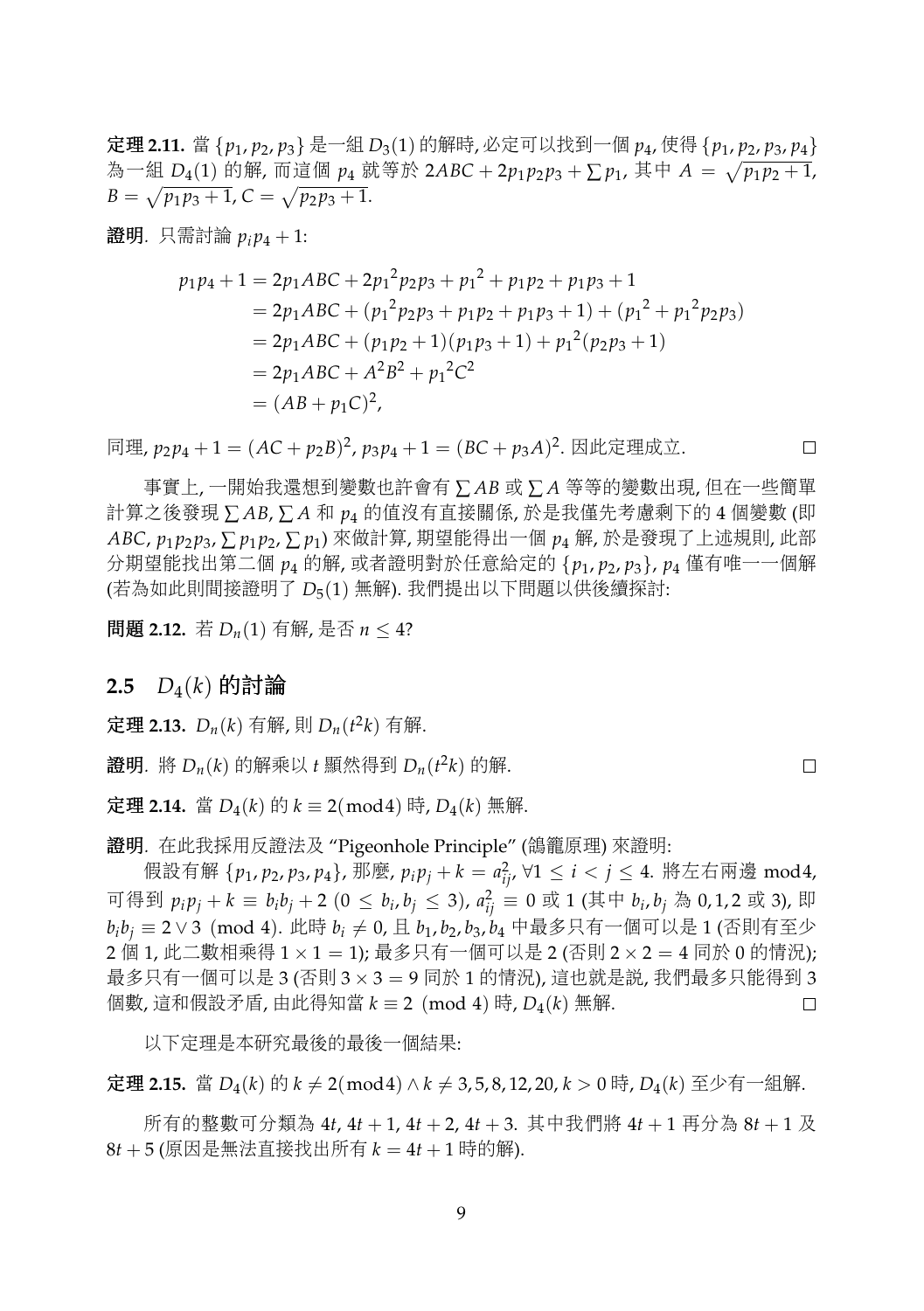(1) 當  $k = 4t + 3$ , 有解  $\{1.9t^2 + 8t + 1.9t^2 + 14t + 6.36t^2 + 44t + 13\}$ . 此部分一開始 <sup>是</sup>以程式得出特例, <sup>在</sup>設<sup>定</sup> *<sup>p</sup>*<sup>4</sup> <sup>&</sup>lt; 10000, *<sup>k</sup>* <sup>=</sup> 7, 11, 15 · · · <sup>的</sup>條件下可由各組解<sup>之</sup> <sup>間</sup>的差得出關係.

| t | k  | $p_1$ | $p_2$ | $p_3$ | $p_4$ |
|---|----|-------|-------|-------|-------|
|   | 7  |       | 18    | 29    | 93    |
| 2 | 11 | 1     | 53    | 70    | 245   |
| 3 | 15 | 1     | 106   | 129   | 469   |
| 4 | 19 | 1     | 177   | 206   | 765   |

表 8

(2) 當 *k* = 8*t* + 1, 有解 {4,9*t*<sup>2</sup> − 5*t*,9*t*<sup>2</sup> + 7*t* + 2,36*t*<sup>2</sup> + 4*t*}. 類似的方法可得:

| t | k  | $p_{1}$ | $p_{2}$ | $p_3$ | $p_4$ |
|---|----|---------|---------|-------|-------|
| 2 | 17 | 4       | 26      | 52    | 152   |
| 3 | 25 | 4       | 66      | 104   | 336   |
| 4 | 33 | 4       | 124     | 174   | 592   |
| 5 | 41 | 4       | 200     | 262   | 920   |

表 9

(3) 當  $k = 8t + 5$ , 有解  $\{2, 18t^2 + 14t + 2, 18t^2 + 26t + 10, 72t^2 + 80t + 22\}$ , 同樣的我 <sup>們</sup>得到:

|   | k  | $p_{1}$ | $p_{2}$ | pз  | $p_4$ |
|---|----|---------|---------|-----|-------|
|   | 13 | 2       | 34      | 54  | 174   |
| 2 | 21 | 2       | 102     | 134 | 470   |
| 3 | 29 | 2       | 206     | 250 | 910   |
| 4 | 37 | 2       | 346     | 402 | 1494  |

表 10

<sup>現</sup>在我們剩下當 *<sup>k</sup>* <sup>為</sup> <sup>4</sup> 的倍數時的情況以及 *<sup>k</sup>* <sup>=</sup> 3, 5 未解決了. 當 *<sup>k</sup>* <sup>為</sup> <sup>4</sup> 的倍<sup>數</sup> <sup>時</sup>, <sup>這</sup>時有 <sup>3</sup> <sup>種</sup>可能, 分別是: *<sup>k</sup>* = (4*<sup>t</sup>* <sup>+</sup> <sup>1</sup>)<sup>4</sup> *<sup>m</sup>*, *k* = (4*t* + 2)4 *<sup>m</sup>*, *k* = (4*t* + 3)4 *m*.

(4) 當  $k = (4t + 1)4^m$ , 由 (2), (3) 知  $k = 4t + 1$  有解 ( $k \neq 5$ ), 再由定理 2.13, 我們只要 驗證 *k* = 5 × 4 *<sup>n</sup>* <sup>是</sup>否有解就可以了, 而我<sup>在</sup> *<sup>k</sup>* <sup>=</sup> <sup>80</sup> 找到了一組解 {1, 41, 64, 209}, <sup>因</sup>此這部份除<sup>了</sup> *<sup>k</sup>* <sup>=</sup> <sup>20</sup> <sup>以</sup>外都完成了證明.